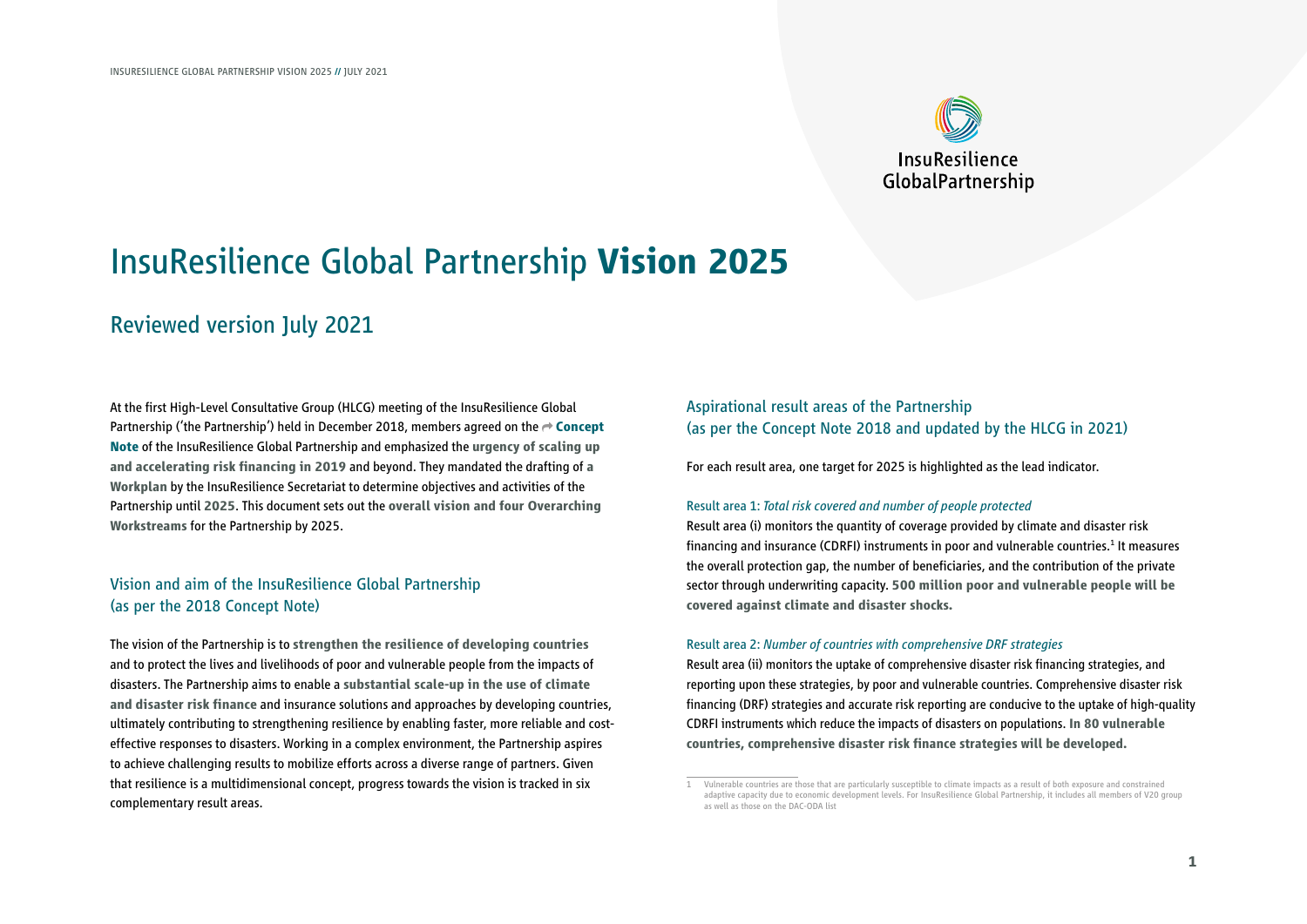#### Result area 3: *Number of countries adopting CDRFI solutions*

Result area (iii) monitors the uptake of CDRFI solutions among poor and vulnerable countries. This complements result area (i), which looks at the quantity of CDRFI coverage, by considering the breadth of uptake across countries. It provides an easily understandable metric for tracking the spread of CDRFI instruments across vulnerable countries. **New or enhanced (sub-) sovereign pre-arranged risk financing and insurance mechanisms will be developed in 60 vulnerable countries.**

#### Result area 4: *Increased cost-effectiveness*

Result area (iv) monitors the cost-effectiveness of CDRFI instruments, on the basis that the cost of an instrument is a critical component of its quality. The proposed indicators capture dimensions of cost-effectiveness for both privately and publicly supported schemes. **The proportion of publicly supported macro-level schemes meeting the relevant benchmarks will increase by 10 percentage points.**

#### Result area 5: *Development/ human impact*

Result area (v) monitors the positive impacts of CDRFI on human and economic development outcomes in vulnerable countries. Several development outcomes are tracked, including the targeting of CDRFI towards hazards that most jeopardize economic development, the speed at which funds are disbursed to support an effective response, the focus of coverage on vulnerable communities, and the extent to which gender-responsive approaches are prioritized. **15% of climate and disaster losses faced by vulnerable populations will be covered by pre-arranged CDRFI solutions.**

#### Result area 6: *Increase in evidence*

Result area (vi) tracks the amount of evidence produced on CDRFI, as well as its use by InsuResilience partners. **The number of countries using catastrophe risk models will increase by 20%.**

### Indicators of the aspirational result areas

The InsuResilience Global Partnership Secretariat has developed a Monitoring and Evaluation (M&E) framework for Climate and Disaster Risk Finance and Insurance (CDRFI) to help achieve the vision set out in the **→ [Concept Note](https://www.insuresilience.org/wp-content/uploads/2018/05/20180502_Concept-Note_InsuResilience-Global-Partnership.pdf)** from 2018. The members of the InsuResilience Global Partnership will work together to achieve the following **aspirational, transformative yet achievable results by 2025** through voluntary collaborative efforts that contribute to the indicators identified below.

Table 1 lists all InsuResilience result areas, indicators, and targets. Indicators in bold are the lead indicators per result area. The lead indicators capture the result area's core message and have the highest political significance. Complementary information is provided in the **→ [M&E Background Note](https://www.insuresilience.org/wp-content/uploads/2021/06/20210601_ME_Background_Note.pdf).** 

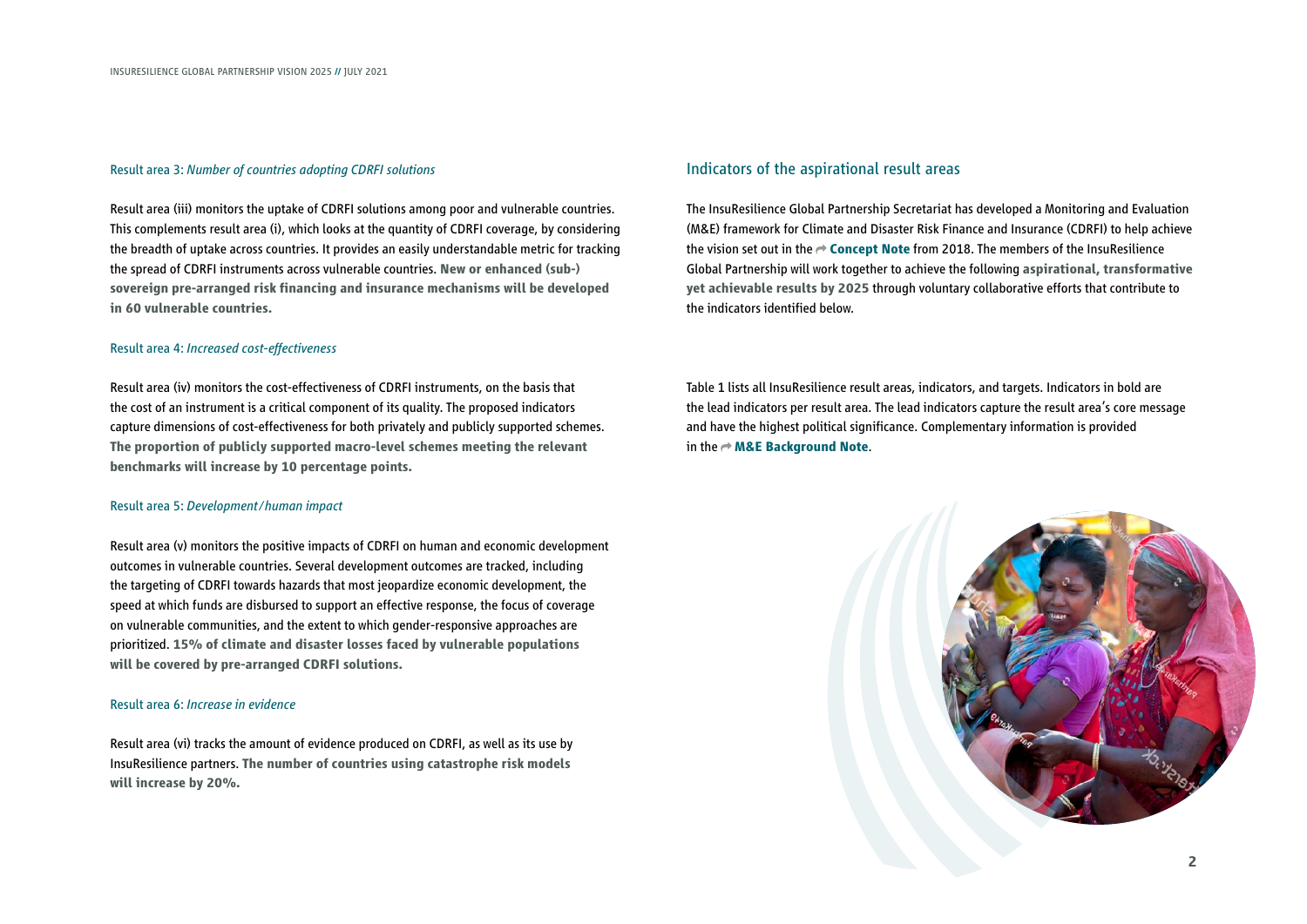# Table 1 – The InsuResilience Targets and Indicators

|  | <b>RESULT AREA</b>                                                         | <b>INDICATOR</b>                                        | <b>TARGET</b>                                                                                                                                                                                                                                        |
|--|----------------------------------------------------------------------------|---------------------------------------------------------|------------------------------------------------------------------------------------------------------------------------------------------------------------------------------------------------------------------------------------------------------|
|  | i. Total risk<br>covered and<br>number of<br>people protected.             | a. Reduced protection gap.                              | 10% of climate and disaster losses in vulnerable countries absorbed by pre-arranged CDRFI solutions.                                                                                                                                                 |
|  |                                                                            | b. People covered.                                      | In 2025, 500 million poor and vulnerable people are covered against climate and disaster shocks.                                                                                                                                                     |
|  |                                                                            | c. People accessing micro-level insurance.              | 150 million poor and vulnerable people covered by microinsurance.                                                                                                                                                                                    |
|  |                                                                            | d. Underwriting capacity offered.                       | An additional USD 5 billion of total underwriting capacity offered by the insurance industry for climate<br>risk insurance.                                                                                                                          |
|  | ii. Number of<br>countries with<br>comprehensive<br><b>DRF</b> strategies. | a. Presence of comprehensive DRF strategies.            | 80 vulnerable countries with comprehensive disaster risk finance strategies in place.                                                                                                                                                                |
|  |                                                                            | b. Risk reporting.                                      | 60 vulnerable countries reporting their climate risk and expected losses.                                                                                                                                                                            |
|  | iii. Number of<br>countries<br>adopting CDRFI<br>solutions.                | a. Uptake of macro-level CDRFI.                         | 60 vulnerable countries with new or enhanced (sub-)sovereign pre-arranged risk financing and<br>insurance mechanisms integrated within prevention, preparedness, response, and recovery plans<br>that are anchored in a country's adaptation system. |
|  |                                                                            | b. Uptake of meso- and micro-level CDRFI.               | 70 vulnerable countries have developed property and agricultural meso- or micro-level insurance solutions.                                                                                                                                           |
|  | iv. Increased<br>cost-<br>effectiveness.                                   | a. Basis risk monitoring.                               | All parametric schemes satisfy at least 2 of the criteria for high-quality basis risk monitoring.<br>Additional data on basis risk in parametric and indemnity products is collected.                                                                |
|  |                                                                            | b. Low cost of providing coverage.                      | 10%-point increase in the proportion of publicly supported macro-level schemes meeting<br>the relevant benchmarks beyond the 2020/21 baseline. Research is carried out on the components<br>of expenditure by micro- and meso-level schemes.         |
|  |                                                                            | c. Competitive private insurance markets.               | 10% increase in the number of competitive insurance markets among the countries with active micro-,<br>meso- and macro-level insurance solutions under IGP.                                                                                          |
|  |                                                                            | d. Efficacy in support of vulnerable countries.         | 50% increase in the number of schemes fulfilling more criteria for pro-poor targeting of donor funds.                                                                                                                                                |
|  | v. Development /<br>human impact.                                          | a. Material hazards targeted.                           | 80% of countries prioritize their most critical hazards for financial protection.                                                                                                                                                                    |
|  |                                                                            | b. Timeliness of pay-outs.                              | 20% increase in the proportion of parametric premiums going towards products with rapid pay-outs and clear<br>targets for delivering funds to affected populations.                                                                                  |
|  |                                                                            | c. Reduced vulnerable group protection gap.             | 15% of climate and disaster losses faced by vulnerable populations absorbed by pre-arranged<br><b>CDRFI</b> solutions.                                                                                                                               |
|  |                                                                            | d. Gender-responsive CDRFI.                             | All schemes fulfil all three criteria for gender-responsive CDRFI.                                                                                                                                                                                   |
|  | vi. Increase<br>in evidence.                                               | a. Number of peer-reviewed pieces of evidence produced. | 80% of the gap areas identified in the evidence roadmap are covered by new research.                                                                                                                                                                 |
|  |                                                                            | b. High uptake of new evidence.                         | 30% increase in the number of downloads of reports and resources from the IGP website.                                                                                                                                                               |
|  |                                                                            | c. Accessibility of catastrophe risk models.            | 20% increase in the number of countries using catastrophe risk models over the 2020/21 baseline.                                                                                                                                                     |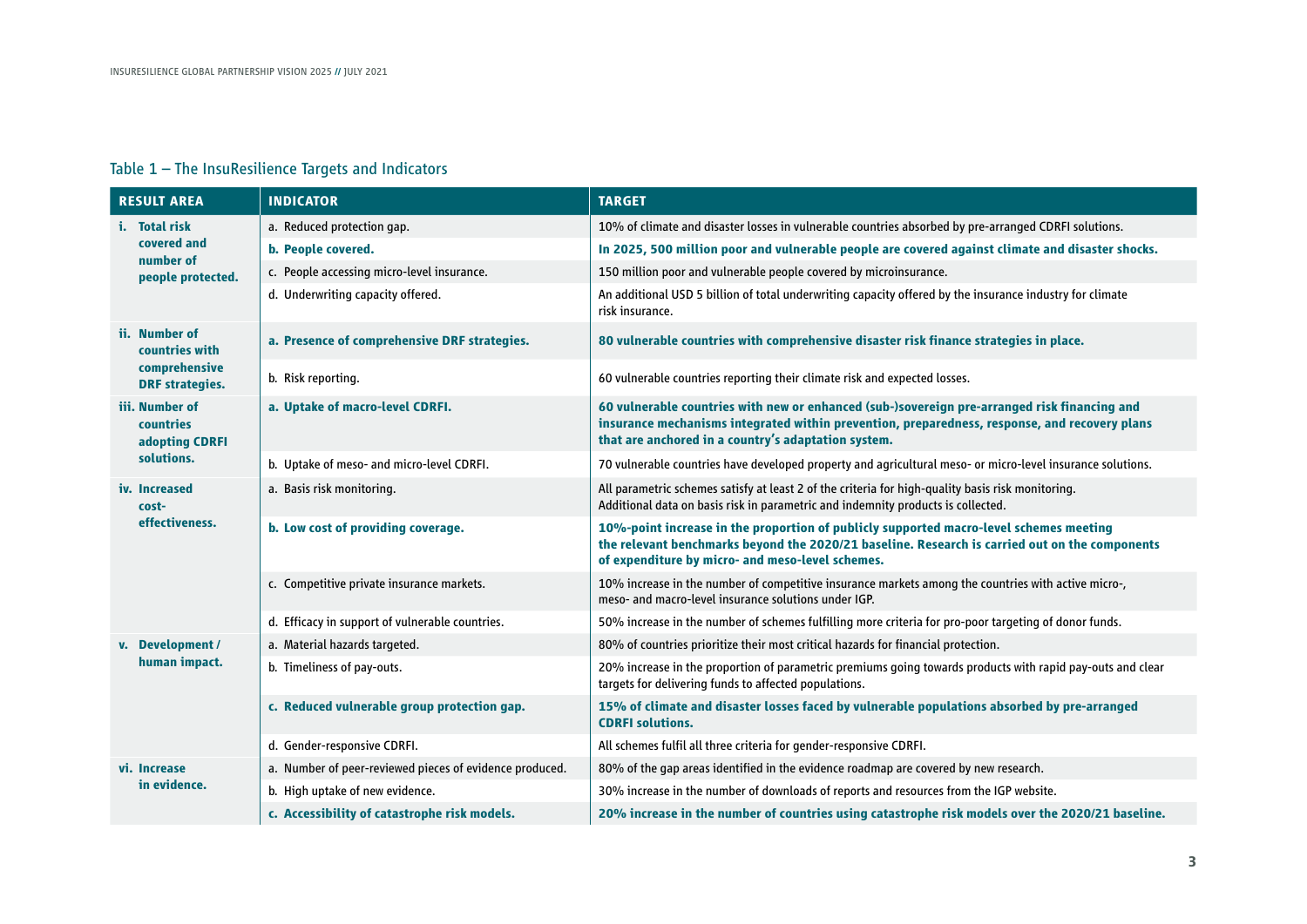### Overarching WORKSTREAMS and CROSSCUTTING OBJECTIVES

The Overarching Workstreams further define the aspirational result areas of the Partnership and guide the outputs and activities of the Partnership and involved actors by 2025. Moreover, the deliverables stemming from the aforementioned Workstreams incorporate **two Crosscutting Objectives**:

- **› Pro-Poor approach:** Activities stemming from the Workplan should be centred around poor and vulnerable people.
- **› Gender mainstreaming:** Design and promote gender-sensitive approaches and tools to be integrated across all Workstreams. Ensure crosscutting coordination of gender-sensitive approaches, capture and leverage best practices.



#### Workstream 1 **:** STRATEGIC GUIDANCE & CONVERGENCE

Guide the integration of CDRFI solutions in global climate change and resilience frameworks.

- **›** The Partnership serves as the 'go-to' platform for knowledge, products and services around climate and disaster risk finance: the platform bundles the diverse expertise and perspectives of its members into a **global financial resilience architecture** for climate and disaster risks that feeds into a broader climate adaptation and resilience agenda.
- **›** Members and relevant stakeholders have successfully **aligned their respective CDRFI activities to the pro-poor principles** in a manner that maximizes climate and disaster resilience of poor and vulnerable people.
- **›** Through its diverse membership and efforts to aid collaboration with various stakeholders in the field of CDRFI, the Partnership contributes to the **achievement of the relevant Sustainable Development Goals ('SDGs')** in order to answer the call to end poverty, protect the planet and ensure all people enjoy peace and prosperity.
- **› The Partnership has strengthened the connection between CDRFI solutions and broader resilience efforts, such as investments in resilient infrastructure**, in order to better capture resilience dividends.
- **› Monitoring and evaluation outputs** have been **standardized in a robust and reliable system** to inform a consistent and comprehensive collection of data, taking into account **pro-poor**, **gender- and conflict-sensitive approaches** and focusing on outputs that **help show positive impact of CDRFI solutions.**
- **›** A set of **clear criteria** for reporting has been established in order to guide the development of **useful, sustainable and reliable products and/or practices** in the high-risk regions, which are fully embedded in broader climate adaptation and resilience frameworks.
- **› Liaising with the IMF** was successful in **establishing a joint approach** in order to feed the work of the Partnership into the global landscape of financial and fiscal resilience and stability.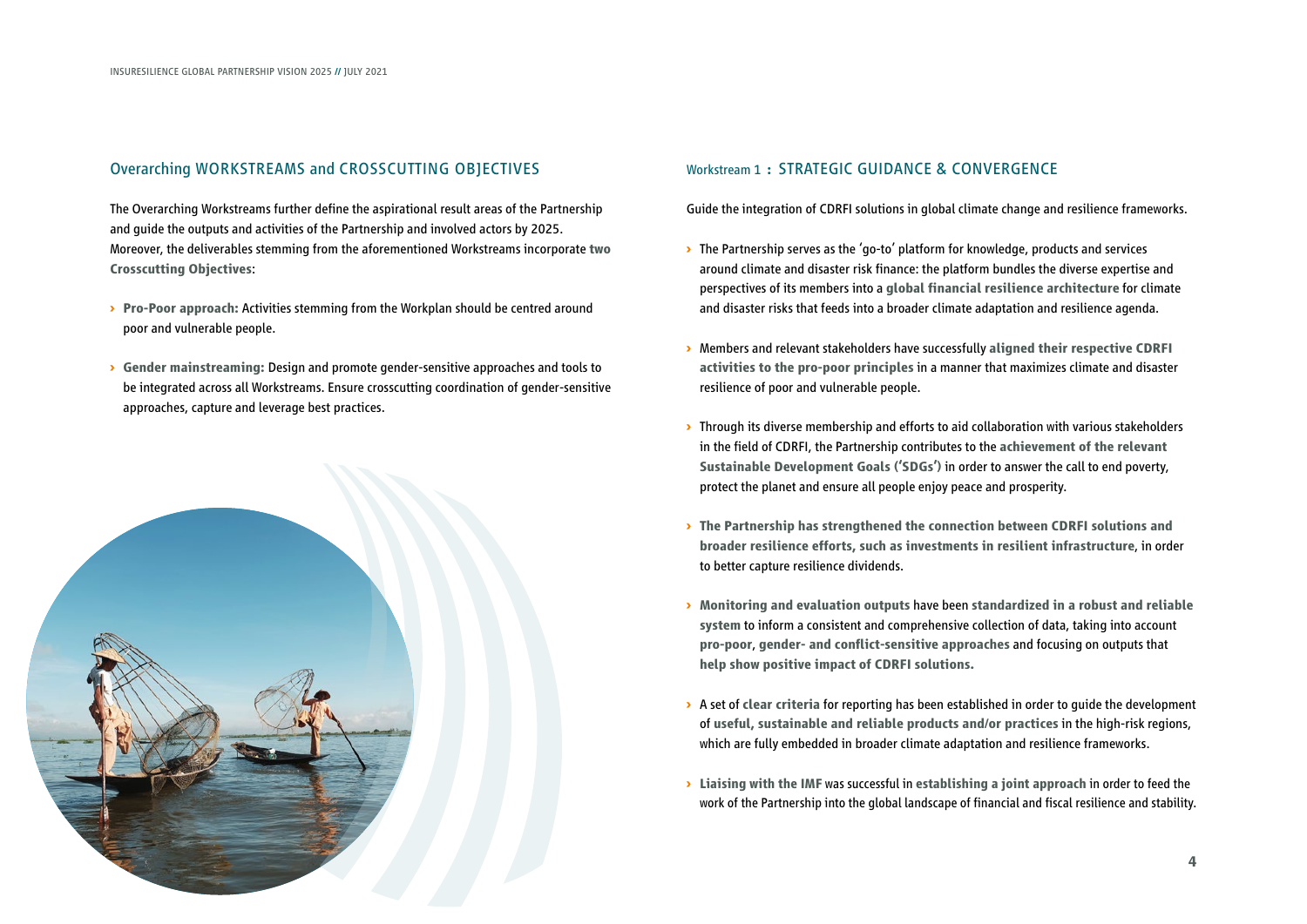#### Workstream 2 **:** ACTION & IMPLEMENTATION

Enable effective action and implementation of high-quality CDRFI solutions in poor and vulnerable countries.

- **›** The Partnership has **empowered vulnerable countries** to integrate CDRFI in their country planning and to make risk-informed decisions on macro-, meso-, and micro-levels.
- **› CDRFI is mainstreamed** into disaster risk management strategies and climate change adaptation frameworks as well as macro-fiscal policies of vulnerable countries, including e.g. Nationally Determined Contributions (NDCs), National Adaptation Plans (NAPs), country budgetary planning, and regulatory frameworks.
- **› The Partnership fosters strong country ownership** of solutions across all stakeholders by highlighting and incorporating where necessary **local or indigenous knowledge and best practices** in order to ensure long-term sustainability.
- **›** The Partnership **strengthens demand-driven implementation initiatives**, particularly by supporting the development of integrated and people-centred climate-smart insurance solutions for micro-, small-, and medium-sized enterprises ('MSMEs'), in collaboration with the V20-led Sustainable Insurance Facility ('SIF').
- **› Implementing programs**, including those of the Program Alliance such as the Global Risk Financing Facility ('GRiF'), the InsuResilience Solutions Fund ('ISF'), and the Centre For Disaster Protection, are **aligned and integrated with broader efforts** so as to efficiently allocate donor commitments to implement country-tailored CDRFI solutions, adopt and promote innovations in data, financial instruments, and insurance tools where appropriate, and improve integration with broader resilience efforts.
- **›** The Partnership has strengthened its **collaboration with the private sector** along tangible areas of action in order to harness private risk expertise and risk capital to create solutions for the benefit or improved resilience of poor and vulnerable people, including further cooperation between credit and insurance providers.
- **›** Improved **affordability and quality of solutions** has been achieved by scaling up appropriate business models and increasing levels of financial protection in vulnerable countries, with a particular focus on a consistent and sustainable approach to premium financing and adaptive social protection.
- **›** The Partnership supports the **mobilization of adaptation finance** by coordinating systematic efforts to promote adaptation investments, for example, by pursuing green finance taxonomies as envisioned by the EU Sustainable Finance Agenda.